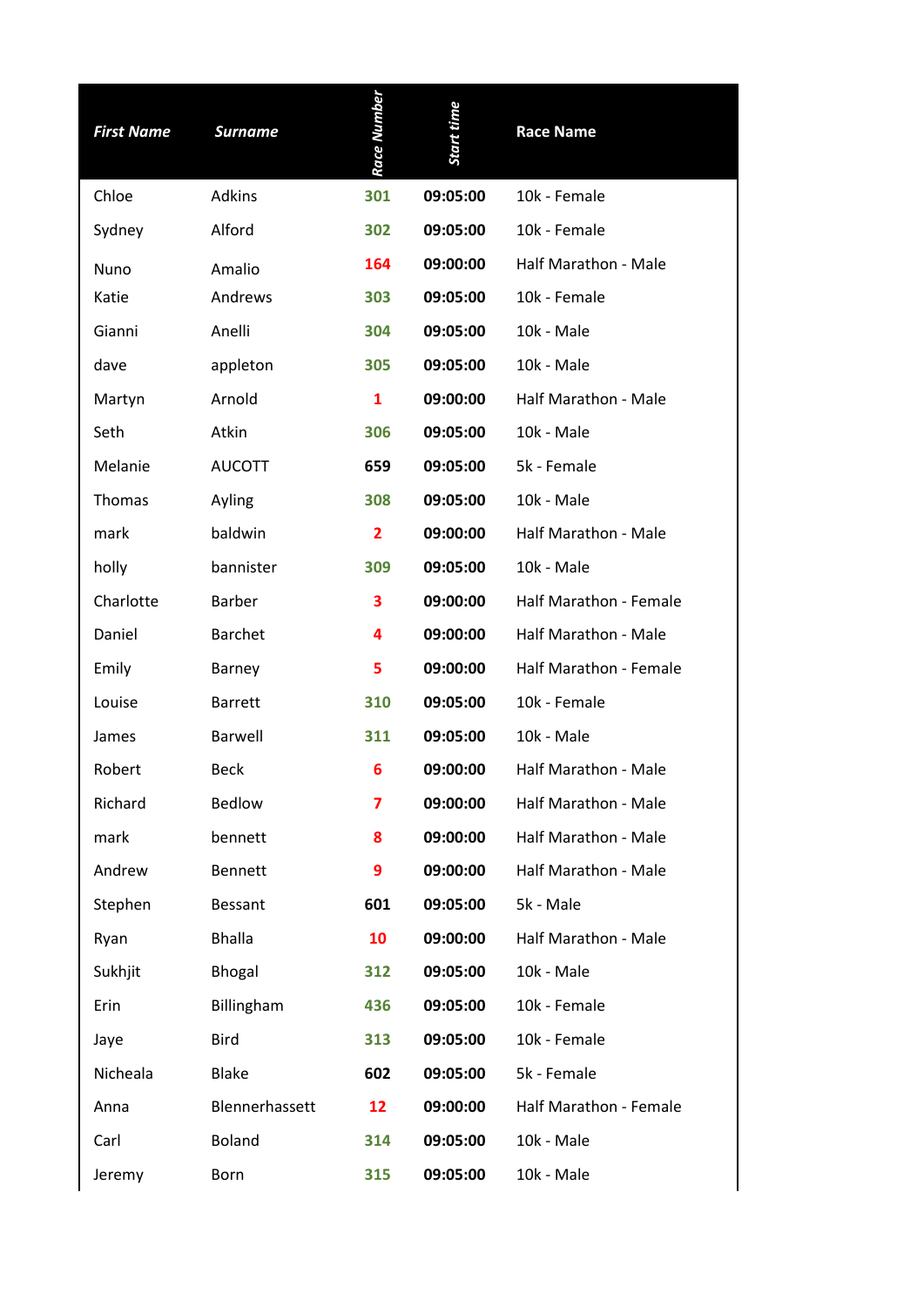| Zoe           | <b>Boucher</b>  | 13  | 09:00:00 | Half Marathon - Female      |
|---------------|-----------------|-----|----------|-----------------------------|
| Tina          | <b>Bould</b>    | 14  | 09:00:00 | Half Marathon - Female      |
| Josh          | <b>Bradburn</b> | 15  | 09:00:00 | Half Marathon - Male        |
| Nigel         | <b>Brennan</b>  | 16  | 09:00:00 | Half Marathon - Male        |
| Tom           | <b>Brindley</b> | 316 | 09:05:00 | 10k - Male                  |
| Abi           | <b>Brookes</b>  | 317 | 09:05:00 | 10k - Female                |
| Catherine     | <b>Brookes</b>  | 603 | 09:05:00 | 5k - Female                 |
| Sue           | <b>Brown</b>    | 318 | 09:05:00 | 10k - Female                |
| Jason         | <b>Brown</b>    | 319 | 09:05:00 | 10k - Male                  |
| Kev           | <b>Budd</b>     | 17  | 09:00:00 | Half Marathon - Male        |
| Kerry         | <b>Burns</b>    | 320 | 09:05:00 | 10k - Female                |
| Charlie       | <b>Burrows</b>  | 18  | 09:00:00 | Half Marathon - Female      |
| Alex          | <b>Butt</b>     | 19  | 09:00:00 | <b>Half Marathon - Male</b> |
| Aston         | Campbell        | 680 | 09:05:00 | 5k - Male                   |
| Billy         | Campbell        | 604 | 09:05:00 | 5k - Male                   |
| Julian        | Campbell        | 677 | 09:05:00 | 5k - Male                   |
| Craig         | Carrol          | 20  | 09:00:00 | Half Marathon - Male        |
| Will          | Caunce          | 21  | 09:00:00 | Half Marathon - Male        |
| Serena        | Chang           | 22  | 09:00:00 | Half Marathon - Female      |
| Jessica       | Chapman         | 605 | 09:05:00 | 5k - Female                 |
| Thomas        | Chimes          | 23  | 09:00:00 | <b>Half Marathon - Male</b> |
| <b>KA LOK</b> | <b>CHOW</b>     | 423 | 09:05:00 | 10k - Male                  |
| Louise        | Claybrook       | 321 | 09:05:00 | 10k - Female                |
| Laura         | Coles           | 322 | 09:05:00 | 10k - Female                |
| Louisa        | Connolly        | 323 | 09:05:00 | 10k - Female                |
| Helen         | Connor          | 324 | 09:05:00 | 10k - Female                |
| Lauren        | Cope            | 24  | 09:00:00 | Half Marathon - Female      |
| Tom           | Crotty          | 25  | 09:00:00 | Half Marathon - Male        |
| Owen          | Curley          | 662 | 09:05:00 | 5k - Male                   |
| Lukas         | Czarnecki       | 26  | 09:00:00 | Half Marathon - Male        |
| David         | <b>Davies</b>   | 658 | 09:05:00 | 5k - Female                 |
| hayley        | davis - moore   | 325 | 09:05:00 | 10k - Female                |
| CJ            | de Mooi         | 27  | 09:00:00 | Half Marathon - Male        |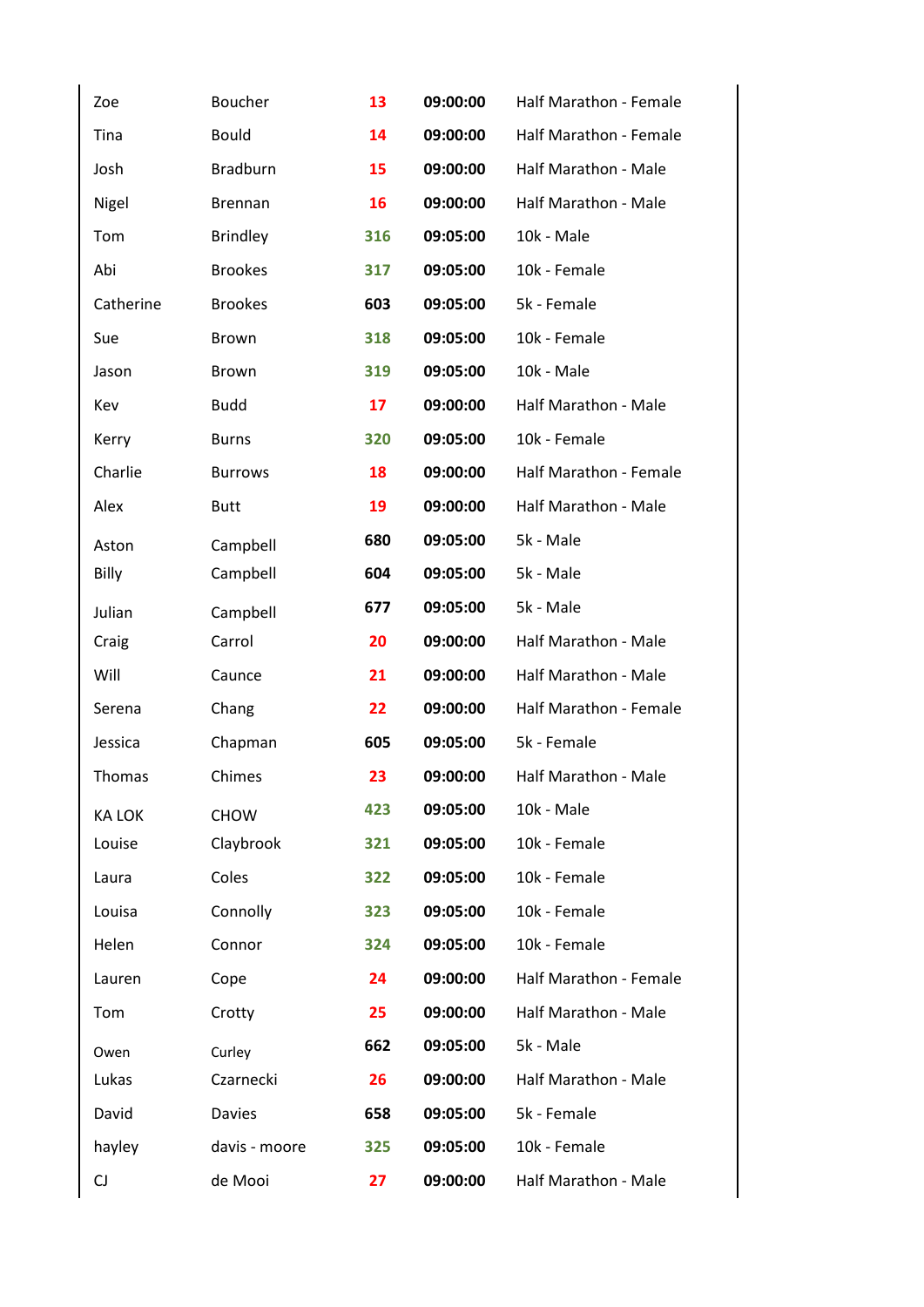| Jamie     | Deathridge     | 165 | 09:00:00 | Half Marathon - Male          |
|-----------|----------------|-----|----------|-------------------------------|
| Alexander | d'Elia         | 28  | 09:00:00 | Half Marathon - Male          |
| Sandro    | DiPierri       | 326 | 09:05:00 | 10k - Male                    |
| Richard   | Doherty        | 424 | 09:05:00 | 10k - Male                    |
| Jasmine   | Dolly          | 29  | 09:00:00 | Half Marathon - Female        |
| liz       | done           | 327 | 09:05:00 | 10k - Female                  |
| Hannah    | Donelan        | 30  | 09:00:00 | <b>Half Marathon - Female</b> |
| John      | Donelan        | 328 | 09:05:00 | 10k - Male                    |
| Katie     | Dupree         | 31  | 09:00:00 | Half Marathon - Female        |
| Jamie     | England        | 606 | 09:05:00 | 5k - Male                     |
| Karl      | Evans          | 32  | 09:00:00 | Half Marathon - Male          |
| Nicola    | Evans          | 329 | 09:05:00 | 10k - Female                  |
| Regan     | Evans          | 607 | 09:05:00 | 5k - Male                     |
| Henderson | Evans          | 608 | 09:05:00 | 5k - Male                     |
| Matthew   | Farley         | 33  | 09:00:00 | Half Marathon - Male          |
| Joanne    | Ferriday       | 34  | 09:00:00 | Half Marathon - Female        |
| Jonathan  | Field          | 35  | 09:00:00 | Half Marathon - Male          |
| Sarah     | Filbey         | 36  | 09:00:00 | Half Marathon - Female        |
| James     | Fisher         | 163 | 09:00:00 | Half Marathon - Male          |
| Richard   | Fitzgerald     | 37  | 09:00:00 | Half Marathon - Male          |
| Mary      | Fitzgerald     | 330 | 09:05:00 | 10k - Female                  |
| Jamie     | Fletcher       | 38  | 09:00:00 | Half Marathon - Male          |
| Aza       | Fogelberg      | 682 | 09:05:00 | 5k - Female                   |
| Ross      | Foster         | 39  | 09:00:00 | Half Marathon - Male          |
| Martin    | foster         | 609 | 09:05:00 | 5k - Male                     |
| Eamon     | Fox            | 429 | 09:05:00 | 10k - Male                    |
| Joan      | <b>Furness</b> | 40  | 09:00:00 | Half Marathon - Female        |
| Jane      | <b>Furness</b> | 41  | 09:00:00 | Half Marathon - Female        |
| Nigel     | <b>Furness</b> | 42  | 09:00:00 | Half Marathon - Male          |
| Lauren    | Garbett        | 331 | 09:05:00 | 10k - Female                  |
| Fred      | Garbett        | 332 | 09:05:00 | 10k - Male                    |
| Harshdeep | Garcha         | 43  | 09:00:00 | Half Marathon - Male          |
| Sinead    | Garner         | 333 | 09:05:00 | 10k - Female                  |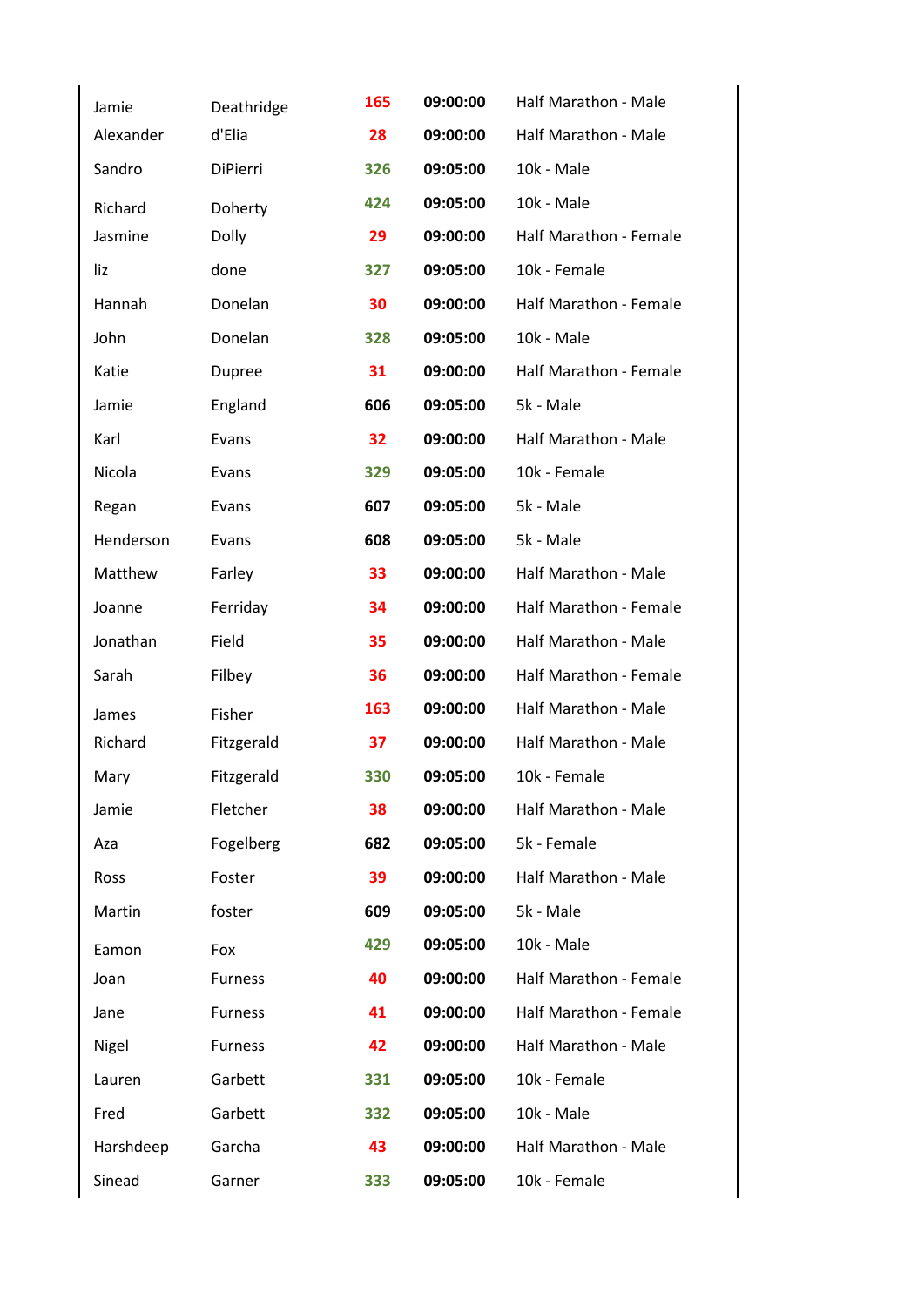| Tony         | Geary          | 425 | 09:05:00 | 10k - Male                  |
|--------------|----------------|-----|----------|-----------------------------|
| Lauren       | Gee            | 44  | 09:00:00 | Half Marathon - Female      |
| Amrita       | Ghosh          | 610 | 09:05:00 | 5k - Female                 |
| Mat          | Gibbs          | 45  | 09:00:00 | Half Marathon - Male        |
| Louise       | gnosill        | 46  | 09:00:00 | Half Marathon - Female      |
| Richard      | Goddard        | 47  | 09:00:00 | Half Marathon - Male        |
| James        | Godsall        | 48  | 09:00:00 | <b>Half Marathon - Male</b> |
| Nicola       | Goode          | 334 | 09:05:00 | 10k - Female                |
| Thiyagarajan | Gopalakrishnan | 611 | 09:05:00 | 5k - Male                   |
| Chloe        | Grant          | 49  | 09:00:00 | Half Marathon - Female      |
| Erika        | Grazuliene     | 612 | 09:05:00 | 5k - Female                 |
| Adas         | Grazulis       | 613 | 09:05:00 | 5k - Male                   |
| Kayleigh     | Gwatkin        | 614 | 09:05:00 | 5k - Female                 |
| Luke         | Gwatkin        | 615 | 09:05:00 | 5k - Male                   |
| Anna         | Hadley         | 616 | 09:05:00 | 5k - Female                 |
| Ben          | Haines         | 50  | 09:00:00 | Half Marathon - Male        |
| Chris        | Hall           | 51  | 09:00:00 | Half Marathon - Male        |
| Olivia       | Hanlon         | 617 | 09:05:00 | 5k - Female                 |
| Paul         | Harrison       | 52  | 09:00:00 | Half Marathon - Male        |
| Rob          | Hartley        | 53  | 09:00:00 | Half Marathon - Male        |
| Daniel       | Harvey         | 335 | 09:05:00 | 10k - Male                  |
| Khalid       | Hashim         | 434 | 09:05:00 | 10k - Male                  |
| Joseph       | Hehir          | 336 | 09:05:00 | 10k - Male                  |
| April        | Hemming        | 54  | 09:00:00 | Half Marathon - Female      |
| Adam         | <b>Higgins</b> | 337 | 09:05:00 | 10k - Male                  |
| Zoe          | Hill           | 430 | 09:05:00 | 10k - Female                |
| Natasha      | Hingley        | 55  | 09:00:00 | Half Marathon - Female      |
| Max          | Hingley        | 426 | 09:05:00 | 10k - Male                  |
| Jack         | Hingley        | 433 | 09:05:00 | 10k - Male                  |
| Josefine     | Hirschfeld     | 338 | 09:05:00 | 10k - Female                |
| Josefine     | Hirschfeld     | 339 | 09:05:00 | 10k - Female                |
| Harry        | Hole           | 57  | 09:00:00 | Half Marathon - Male        |
| Chris        | Holt           | 58  | 09:00:00 | Half Marathon - Male        |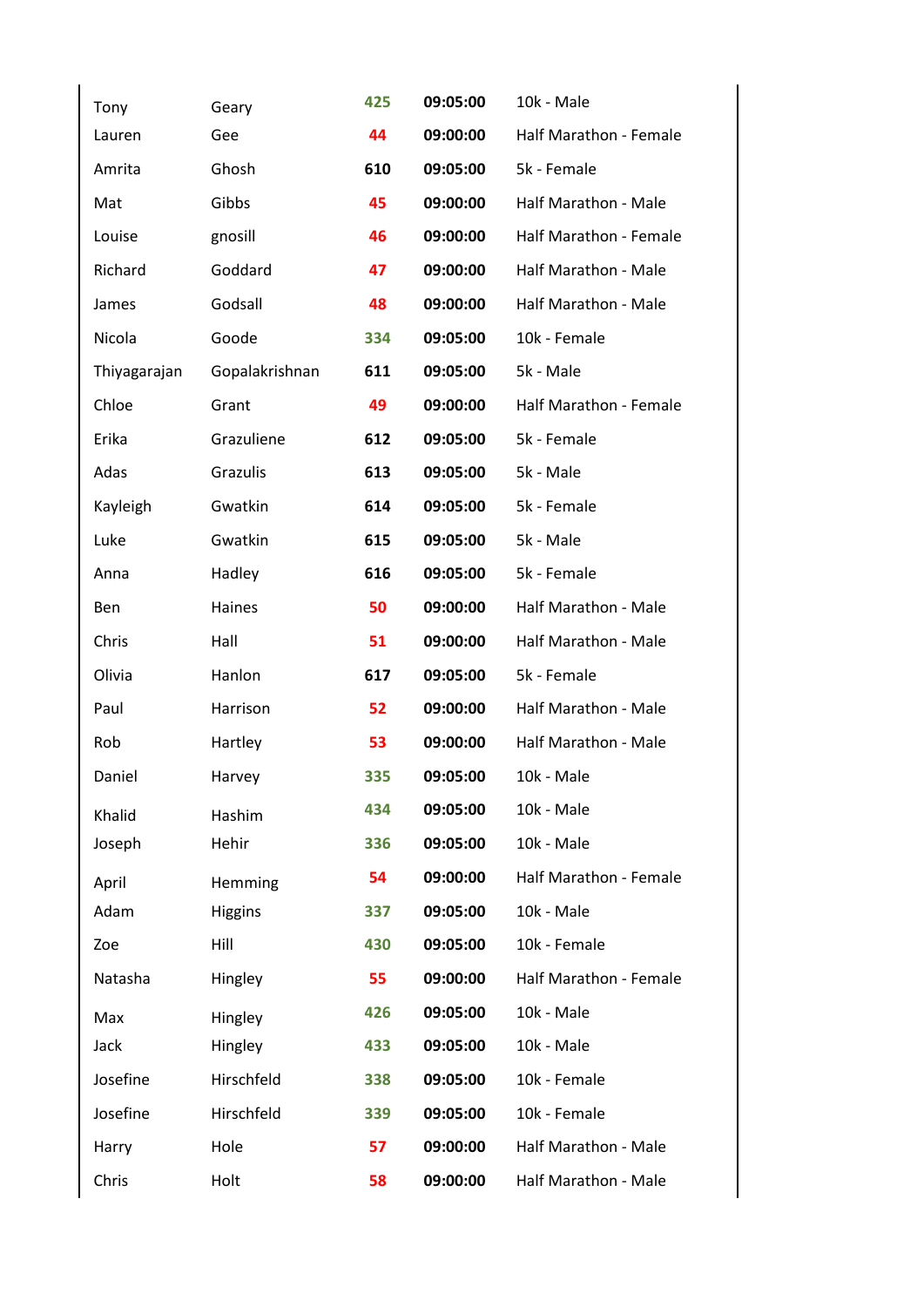| Steven        | Homer         | 340 | 09:05:00 | 10k - Male             |
|---------------|---------------|-----|----------|------------------------|
| Kristian      | Horabin       | 341 | 09:05:00 | 10k - Male             |
| Susan         | Hornby        | 342 | 09:05:00 | 10k - Female           |
| Olivia        | Hourihane     | 59  | 09:00:00 | Half Marathon - Female |
| Lorraine      | Hudson        | 60  | 09:00:00 | Half Marathon - Female |
| <b>MATHEW</b> | <b>HUDSON</b> | 61  | 09:00:00 | Half Marathon - Male   |
| Thomas        | <b>HUDSON</b> | 62  | 09:00:00 | Half Marathon - Male   |
| Heather       | Hughes        | 669 | 09:05:00 | 5k - Female            |
| Tia           | <b>HUNJAN</b> | 618 | 09:05:00 | 5k - Female            |
| Melisa        | Hunter        | 343 | 09:05:00 | 10k - Female           |
| darren        | isles         | 344 | 09:05:00 | 10k - Male             |
| Magda         | Jachec        | 345 | 09:05:00 | 10k - Female           |
| Daniel        | Jackson       | 63  | 09:00:00 | Half Marathon - Male   |
| Andrew        | Jennings      | 64  | 09:00:00 | Half Marathon - Male   |
| Hannah        | Johnson       | 346 | 09:05:00 | 10k - Female           |
| Jacqueline    | Jones         | 347 | 09:05:00 | 10k - Female           |
| Carl          | Jones         | 348 | 09:05:00 | 10k - Male             |
| Harry         | Jones         | 349 | 09:05:00 | 10k - Male             |
| Andrew        | Jones         | 350 | 09:05:00 | 10k - Male             |
| Alice         | Jones         | 619 | 09:05:00 | 5k - Female            |
| Zoe           | Jones         | 663 | 09:05:00 | 5k - Female            |
| Kevin         | Jones         | 664 | 09:05:00 | 5k - Male              |
| Jensen        | Jones         | 674 | 09:05:00 | 5k - Male              |
| Ryan          | Jordan        | 65  | 09:00:00 | Half Marathon - Male   |
| Sam           | Julian        | 66  | 09:00:00 | Half Marathon - Male   |
| Davinder      | Kaur          | 67  | 09:00:00 | Half Marathon - Female |
| Gurpreet      | Kaur          | 620 | 09:05:00 | 5k - Female            |
| Lewis         | Kelsey        | 68  | 09:00:00 | Half Marathon - Male   |
| Clare         | Kenny         | 351 | 09:05:00 | 10k - Female           |
| Cecilia       | Kimote        | 657 | 09:05:00 | 5k - Female            |
| Wesley        | King          | 70  | 09:00:00 | Half Marathon - Male   |
| Lauren        | Kirkpatrick   | 352 | 09:05:00 | 10k - Female           |
| Constantinos  | Lambropoulos  | 71  | 09:00:00 | Half Marathon - Male   |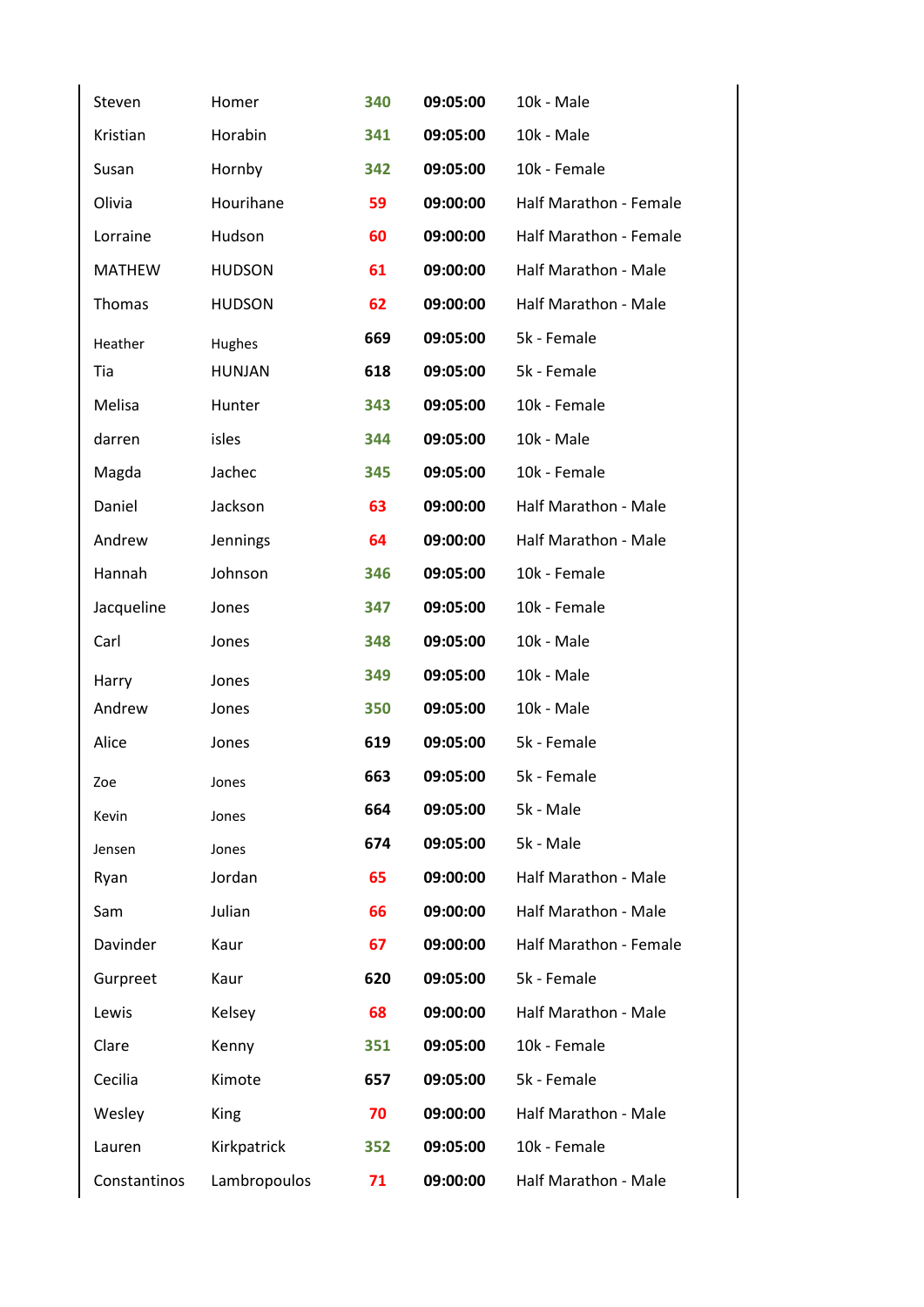| Nathan        | Langman        | 72  | 09:00:00 | Half Marathon - Male        |
|---------------|----------------|-----|----------|-----------------------------|
| Eve           | Laycock        | 73  | 09:00:00 | Half Marathon - Female      |
| Rachel        | Leckebusch     | 353 | 09:05:00 | 10k - Female                |
| Joseph        | Ledbury        | 354 | 09:05:00 | 10k - Male                  |
| Joseph        | Ledbury        | 355 | 09:05:00 | 10k - Male                  |
| Richard       | Lee            | 74  | 09:00:00 | Half Marathon - Male        |
| Julie         | Lee            | 356 | 09:05:00 | 10k - Female                |
| James         | Lees           | 668 | 09:05:00 | 5k - Male                   |
| Darcey        | Lewis          | 685 | 09:05:00 | 5k - Female                 |
| Richard       | Lilley         | 75  | 09:00:00 | <b>Half Marathon - Male</b> |
| Elissa        | Lindsey        | 621 | 09:05:00 | 5k - Female                 |
| Alissia       | Lloyd          | 684 | 09:05:00 | 5k - Female                 |
| Oscar         | Lloyd-Laney    | 166 | 09:00:00 | Half Marathon - Male        |
| Jackie        | Low            | 76  | 09:00:00 | Half Marathon - Female      |
| charlotte     | Lucas          | 357 | 09:05:00 | 10k - Female                |
| lan           | Lucas          | 358 | 09:05:00 | 10k - Male                  |
| David         | Lunn           | 431 | 09:05:00 | 10k - Male                  |
| Miranda       | Majszak        | 78  | 09:00:00 | Half Marathon - Female      |
| James         | Mallin         | 79  | 09:00:00 | Half Marathon - Male        |
| Kelly         | Marklew        | 622 | 09:05:00 | 5k - Female                 |
| Sam           | Marshall       | 623 | 09:05:00 | 5k - Female                 |
| Ronnie        | Marshall       | 624 | 09:05:00 | 5k - Female                 |
| lan           | Martin         | 80  | 09:00:00 | Half Marathon - Male        |
| Rebecca       | Masefield      | 359 | 09:05:00 | 10k - Female                |
| Jon           | Maskell        | 81  | 09:00:00 | Half Marathon - Male        |
| Charlotte     | Mawby          | 82  | 09:00:00 | Half Marathon - Female      |
| Alison        | <b>McGrath</b> | 360 | 09:05:00 | 10k - Female                |
| <b>HARVEY</b> | middleton      | 660 | 09:05:00 | 5k - Male                   |
| tom           | miles          | 83  | 09:00:00 | Half Marathon - Male        |
| Sarah         | Millican       | 84  | 09:00:00 | Half Marathon - Female      |
| Heather       | Millington     | 85  | 09:00:00 | Half Marathon - Female      |
| Sara          | Mitchell       | 427 | 09:05:00 | 10k - Female                |
| lan           | Molesworth     | 361 | 09:05:00 | 10k - Male                  |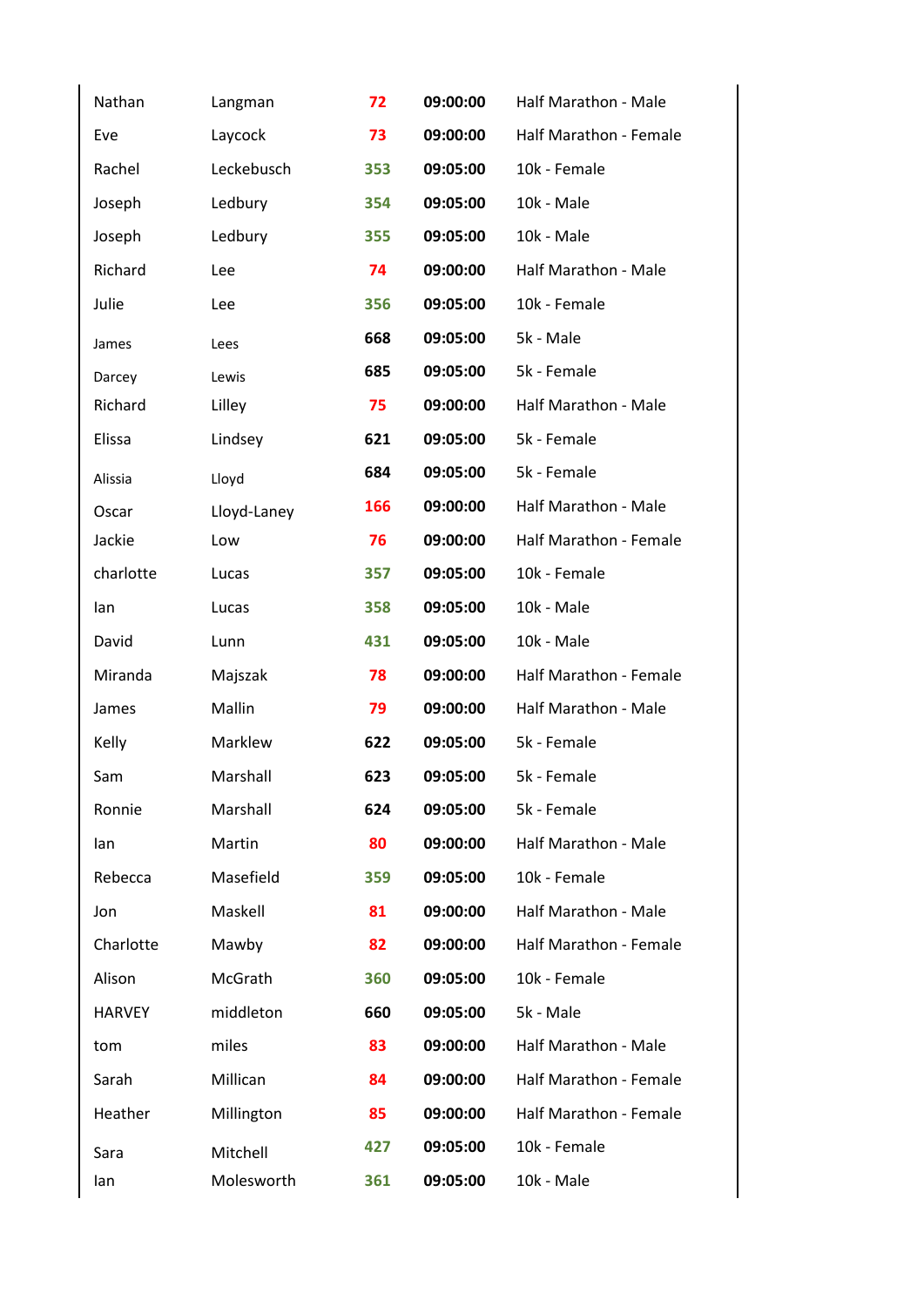| Louise       | Molesworth    | 625 | 09:05:00 | 5k - Female            |
|--------------|---------------|-----|----------|------------------------|
| <b>Ellis</b> | Molesworth    | 626 | 09:05:00 | 5k - Male              |
| John         | Moore         | 362 | 09:05:00 | 10k - Male             |
| Robert       | Morgan        | 86  | 09:00:00 | Half Marathon - Male   |
| Catherine    | Morgan        | 363 | 09:05:00 | 10k - Female           |
| Kim          | <b>Morris</b> | 87  | 09:00:00 | Half Marathon - Female |
| Olivia       | Morris        | 364 | 09:05:00 | 10k - Female           |
| Ciara        | Morris        | 627 | 09:05:00 | 5k - Female            |
| Martin       | Muiru         | 365 | 09:05:00 | 10k - Male             |
| Simon        | Mullan        | 628 | 09:05:00 | 5k - Male              |
| Ayrton       | Nayyar        | 366 | 09:05:00 | 10k - Male             |
| Susan        | Newton        | 367 | 09:05:00 | 10k - Female           |
| David        | Newton        | 368 | 09:05:00 | 10k - Male             |
| charlotte    | Nicholls      | 629 | 09:05:00 | 5k - Female            |
| <b>STEVE</b> | <b>NICOLL</b> | 435 | 09:05:00 | 10k - Male             |
| Sam          | Nixon         | 88  | 09:00:00 | Half Marathon - Male   |
| Andrew       | Nixon         | 369 | 09:05:00 | 10k - Male             |
| mark         | o sullivan    | 89  | 09:00:00 | Half Marathon - Male   |
| Sarah        | Oates         | 370 | 09:05:00 | 10k - Female           |
| Chanel       | Ovel          | 90  | 09:00:00 | Half Marathon - Female |
| Daniel       | Ovel          | 91  | 09:00:00 | Half Marathon - Male   |
| Lewis Alex   | Overton       | 670 | 09:05:00 | 5k - Male              |
| <b>Bobbi</b> | Owen          | 428 | 09:05:00 | 10k - Female           |
| Eddie        | Owen          | 630 | 09:05:00 | 5k - Male              |
| Anju         | palakkot      | 675 | 09:05:00 | 5k - Female            |
| jordan       | palmer        | 631 | 09:05:00 | 5k - Male              |
| william      | parker        | 371 | 09:05:00 | 10k - Male             |
| Jayesh       | Patel         | 372 | 09:05:00 | 10k - Male             |
| Nipun        | Patney        | 92  | 09:00:00 | Half Marathon - Male   |
| Daniel       | Patten        | 93  | 09:00:00 | Half Marathon - Male   |
| Amy          | Patterson     | 94  | 09:00:00 | Half Marathon - Female |
| Mark         | Pawley        | 373 | 09:05:00 | 10k - Male             |
| William      | Payne         | 95  | 09:00:00 | Half Marathon - Male   |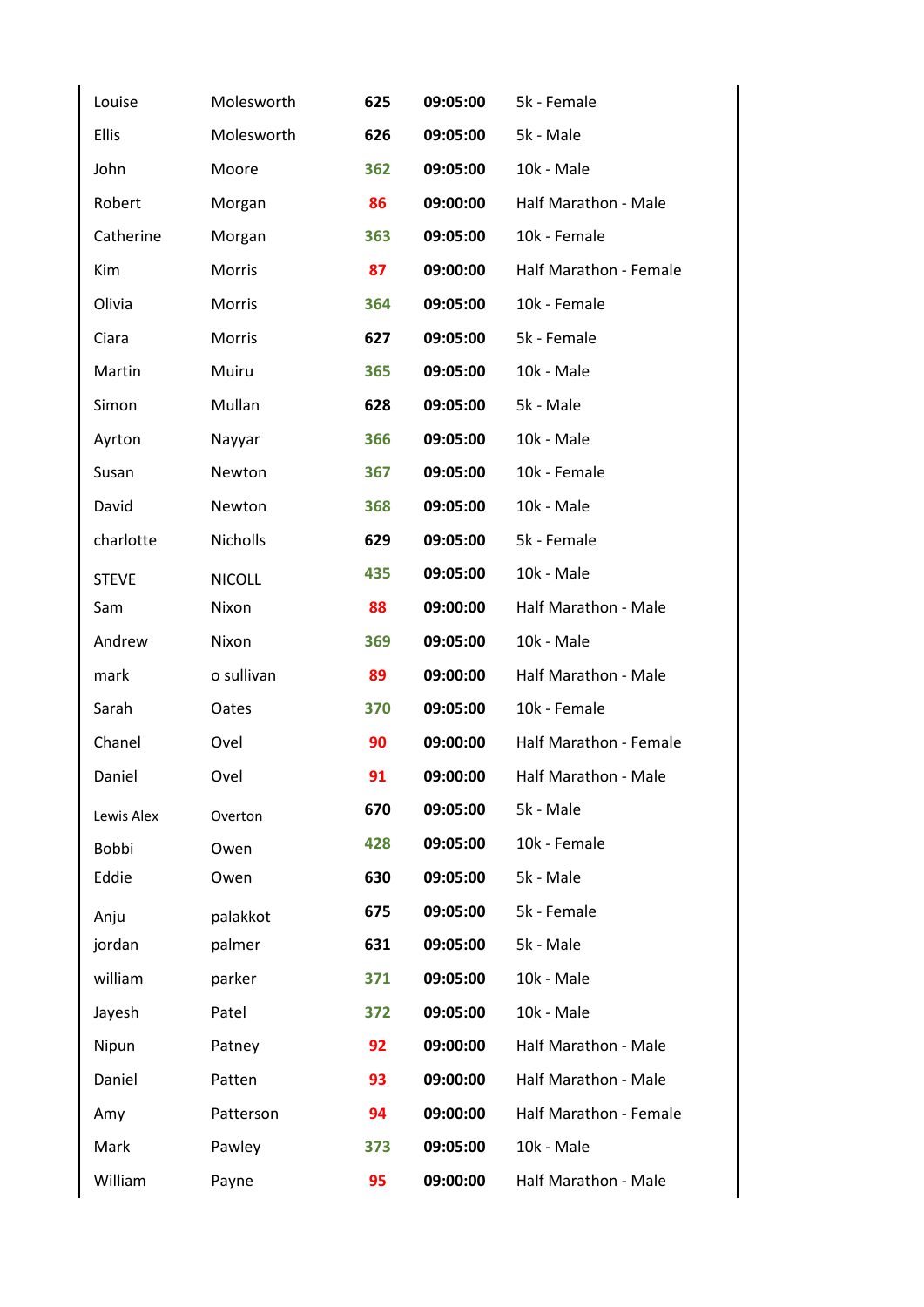| Stacy   | Perrow               | 96  | 09:00:00 | Half Marathon - Female      |
|---------|----------------------|-----|----------|-----------------------------|
| Dave    | Phillips             | 437 | 09:05:00 | 10k - Male                  |
| Claire  | Pilmer               | 676 | 09:05:00 | 5k - Female                 |
| Jessica | Pilmer               | 679 | 09:05:00 | 5k - Female                 |
| Louise  | Pini                 | 374 | 09:05:00 | 10k - Female                |
| Adam    | Pipe                 | 98  | 09:00:00 | Half Marathon - Male        |
| steve   | piper                | 375 | 09:05:00 | 10k - Male                  |
| Timea   | Plauder              | 99  | 09:00:00 | Half Marathon - Female      |
| Nina    | Pole                 | 376 | 09:05:00 | 10k - Female                |
| Eleanor | Pole                 | 377 | 09:05:00 | 10k - Female                |
| Hendrik | Pontson              | 100 | 09:00:00 | <b>Half Marathon - Male</b> |
| robert  | poston               | 378 | 09:05:00 | 10k - Male                  |
| Chris   | Pounder              | 101 | 09:00:00 | Half Marathon - Male        |
| Jeff    | Prestridge           | 102 | 09:00:00 | Half Marathon - Male        |
| Bryony  | Price                | 103 | 09:00:00 | Half Marathon - Female      |
| Matt    | Price                | 681 | 09:05:00 | 5k - Male                   |
| Rebecca | Pugh                 | 105 | 09:00:00 | Half Marathon - Female      |
| Chanel  | Quigley              | 379 | 09:05:00 | 10k - Female                |
| Pavan   | Rai                  | 672 | 09:05:00 | 5k - Male                   |
| Sophie  | <b>Read willetts</b> | 106 | 09:00:00 | Half Marathon - Female      |
| Ella    | Rees                 | 380 | 09:05:00 | 10k - Female                |
| Rebecca | Rees                 | 665 | 09:05:00 | 5k - Female                 |
| Nina    | Roberts              | 107 | 09:00:00 | Half Marathon - Female      |
| Paul    | Roberts              | 381 | 09:05:00 | 10k - Male                  |
| Reece   | Roberts              | 382 | 09:05:00 | 10k - Male                  |
| Joanna  | Roberts              | 632 | 09:05:00 | 5k - Female                 |
| William | Roberts              | 633 | 09:05:00 | 5k - Male                   |
| Alice   | Robertson            | 108 | 09:00:00 | Half Marathon - Female      |
| Louise  | Robinson             | 383 | 09:05:00 | 10k - Female                |
| Stacey  | Rodger               | 634 | 09:05:00 | 5k - Female                 |
| amelia  | rodgers              | 635 | 09:05:00 | 5k - Female                 |
| Luna    | rodgers              | 636 | 09:05:00 | 5k - Female                 |
| Dean    | Roe                  | 384 | 09:05:00 | 10k - Male                  |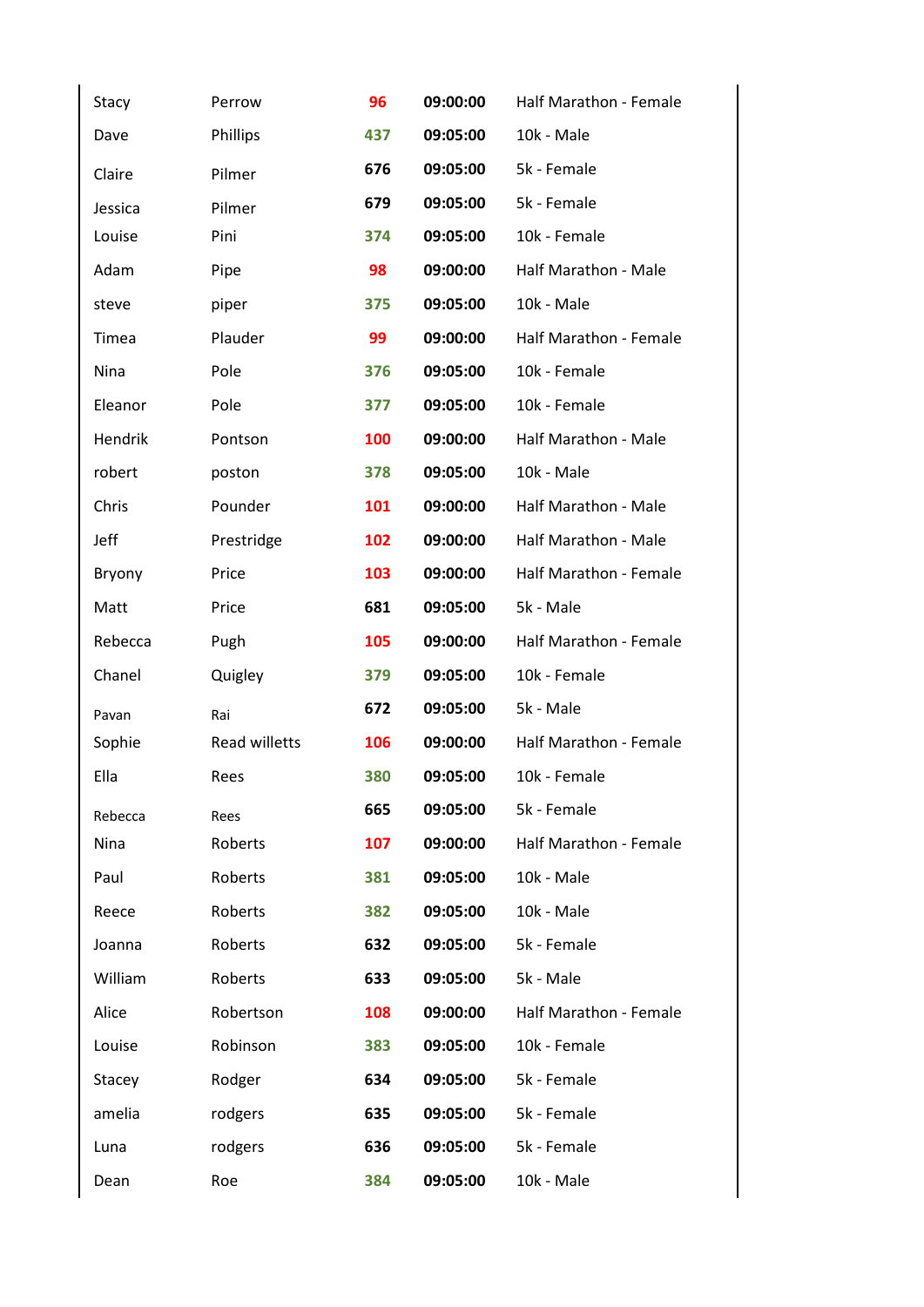| Rebekah   | Roebuck        | 385 | 09:05:00 | 10k - Female           |
|-----------|----------------|-----|----------|------------------------|
| Tom       | Roebuck        | 386 | 09:05:00 | 10k - Male             |
| Zofia     | Romanis        | 387 | 09:05:00 | 10k - Female           |
| Raitis    | Rorbahs        | 637 | 09:05:00 | 5k - Male              |
| Rayan     | Rorbahs        | 638 | 09:05:00 | 5k - Male              |
| Andrew    | Rose           | 388 | 09:05:00 | 10k - Male             |
| Michelle  | Ross           | 389 | 09:05:00 | 10k - Male             |
| Susan     | Rowe           | 390 | 09:05:00 | 10k - Female           |
| sean      | ruddock        | 391 | 09:05:00 | 10k - Male             |
| Michelle  | Sanderson      | 109 | 09:00:00 | Half Marathon - Female |
| Harvinder | Sarai          | 673 | 09:05:00 | 5k - Male              |
| Max       | Seltzer        | 110 | 09:00:00 | Half Marathon - Male   |
| Elisabeth | Shave          | 392 | 09:05:00 | 10k - Female           |
| Nev       | Shave          | 393 | 09:05:00 | 10k - Male             |
| Georgia   | Sheehey        | 111 | 09:00:00 | Half Marathon - Female |
| Harry     | Shell-Macleod  | 394 | 09:05:00 | 10k - Male             |
| lan       | Shell-Macleod  | 395 | 09:05:00 | 10k - Male             |
| Adele     | Sheppard       | 396 | 09:05:00 | 10k - Female           |
| Jessica   | Sinclair       | 112 | 09:00:00 | Half Marathon - Female |
| Hayley    | Singleton      | 113 | 09:00:00 | Half Marathon - Female |
| Subash    | Sivaraman      | 639 | 09:05:00 | 5k - Male              |
| Lee       | Slimm          | 397 | 09:05:00 | 10k - Male             |
| Emma      | Smith          | 115 | 09:00:00 | Half Marathon - Female |
| Nicky     | Smith          | 116 | 09:00:00 | Half Marathon - Female |
| Toni      | Smith          | 307 | 09:05:00 | 10k - Female           |
| Toby      | Smith          | 398 | 09:05:00 | 10k - Male             |
| Keelan    | Smith          | 399 | 09:05:00 | 10k - Male             |
| Stephen   | Smith          | 400 | 09:05:00 | 10k - Male             |
| Ashley    | Smith          | 432 | 09:05:00 | 10k - Male             |
| Chelsea   | Snape          | 671 | 09:05:00 | 5k - Female            |
| Tom       | Spooner        | 118 | 09:00:00 | Half Marathon - Male   |
| Graham    | Sprason        | 119 | 09:00:00 | Half Marathon - Male   |
| Paul      | <b>Staples</b> | 641 | 09:05:00 | 5k - Male              |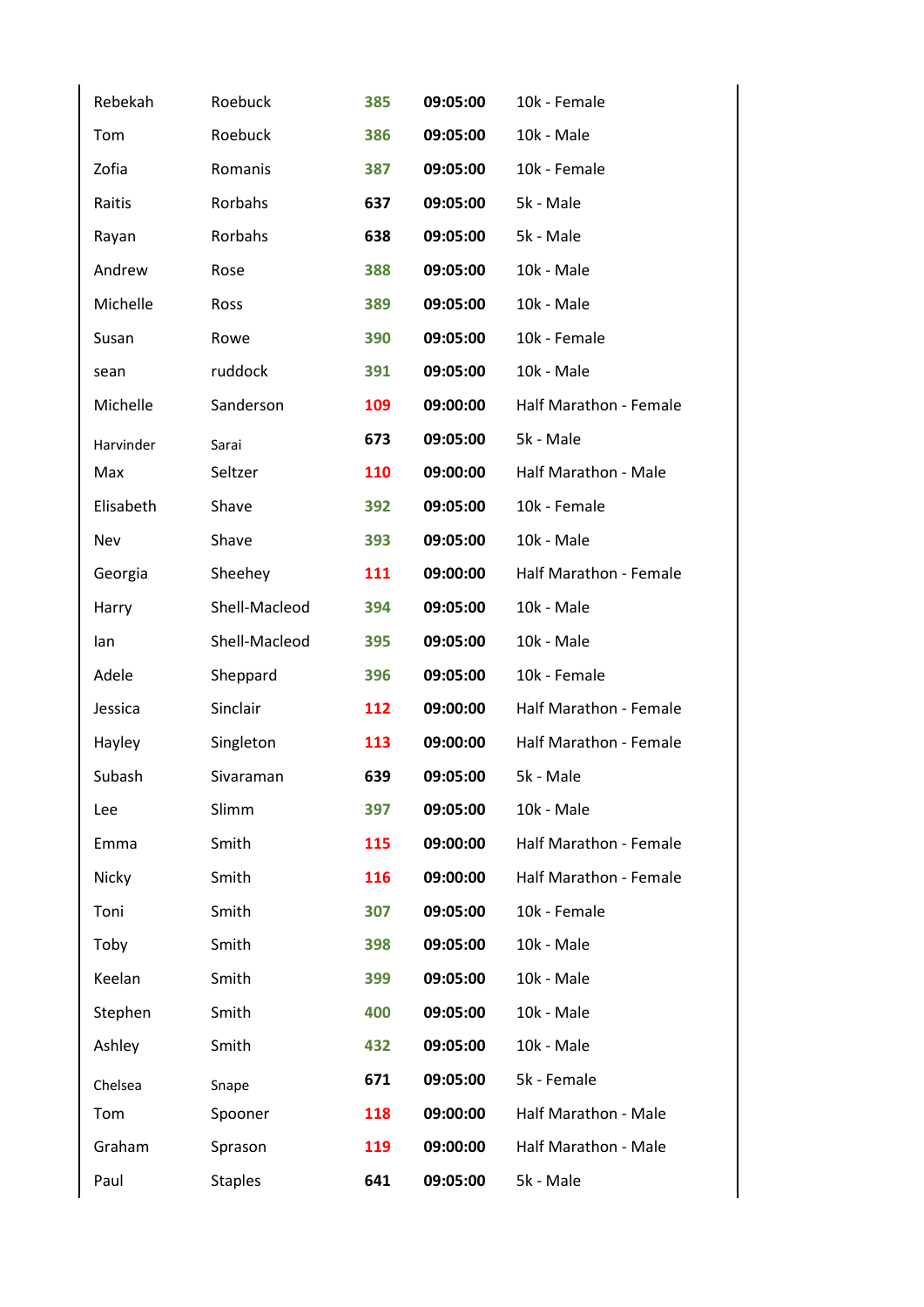| Victoria         | <b>Staples</b> | 640 | 09:05:00 | 5k - Female            |
|------------------|----------------|-----|----------|------------------------|
| Jane             | Starczynski    | 401 | 09:05:00 | 10k - Female           |
| Henry            | Starkey        | 120 | 09:00:00 | Half Marathon - Male   |
| Charlotte        | Steventon      | 402 | 09:05:00 | 10k - Female           |
| Alex             | Stone          | 121 | 09:00:00 | Half Marathon - Male   |
| Emma             | Stowe          | 122 | 09:00:00 | Half Marathon - Female |
| Adam             | Strutt         | 123 | 09:00:00 | Half Marathon - Male   |
| Nivedha          | Subash         | 642 | 09:05:00 | 5k - Female            |
| Nidhi            | Subash         | 643 | 09:05:00 | 5k - Male              |
| Shreya           | Sudeep         | 678 | 09:05:00 | 5k - Female            |
| Sandy            | Sung           | 124 | 09:00:00 | Half Marathon - Female |
| Rahul            | Suresh Arath   | 125 | 09:00:00 | Half Marathon - Male   |
| Mariusz          | Szemplinski    | 126 | 09:00:00 | Half Marathon - Male   |
| charlie          | T              | 644 | 09:05:00 | 5k - Male              |
| <b>BIDUL</b>     | T NARAYANAN    | 127 | 09:00:00 | Half Marathon - Male   |
| Abigail          | Takyi          | 403 | 09:05:00 | 10k - Female           |
| Ed               | Tank           | 128 | 09:00:00 | Half Marathon - Male   |
| Emma             | Taylor         | 129 | 09:00:00 | Half Marathon - Female |
| Sam              | Taylor         | 130 | 09:00:00 | Half Marathon - Male   |
| Chris            | Taylor         | 131 | 09:00:00 | Half Marathon - Male   |
| Nikethana        | Thiyagarajan   | 645 | 09:05:00 | 5k - Male              |
| Katy             | Thomas         | 132 | 09:00:00 | Half Marathon - Female |
| Danielle         | Thomson        | 133 | 09:00:00 | Half Marathon - Female |
| Amy              | Thorpe         | 404 | 09:05:00 | 10k - Female           |
| <b>Des</b>       | Tilby          | 405 | 09:05:00 | 10k - Male             |
| Declan           | <b>Timmins</b> | 406 | 09:05:00 | 10k - Male             |
| Karen            | Trench         | 407 | 09:05:00 | 10k - Female           |
| Ryan             | Trumpeter      | 134 | 09:00:00 | Half Marathon - Male   |
| <b>Dimitrios</b> | <b>Tsiaras</b> | 135 | 09:00:00 | Half Marathon - Male   |
| Sharon Ann       | Turner         | 646 | 09:05:00 | 5k - Female            |
| Catherine        | Upham          | 408 | 09:05:00 | 10k - Female           |
| KIrsty           | Van Rensburg   | 409 | 09:05:00 | 10k - Female           |
| Mike             | Van Rensburg   | 410 | 09:05:00 | 10k - Male             |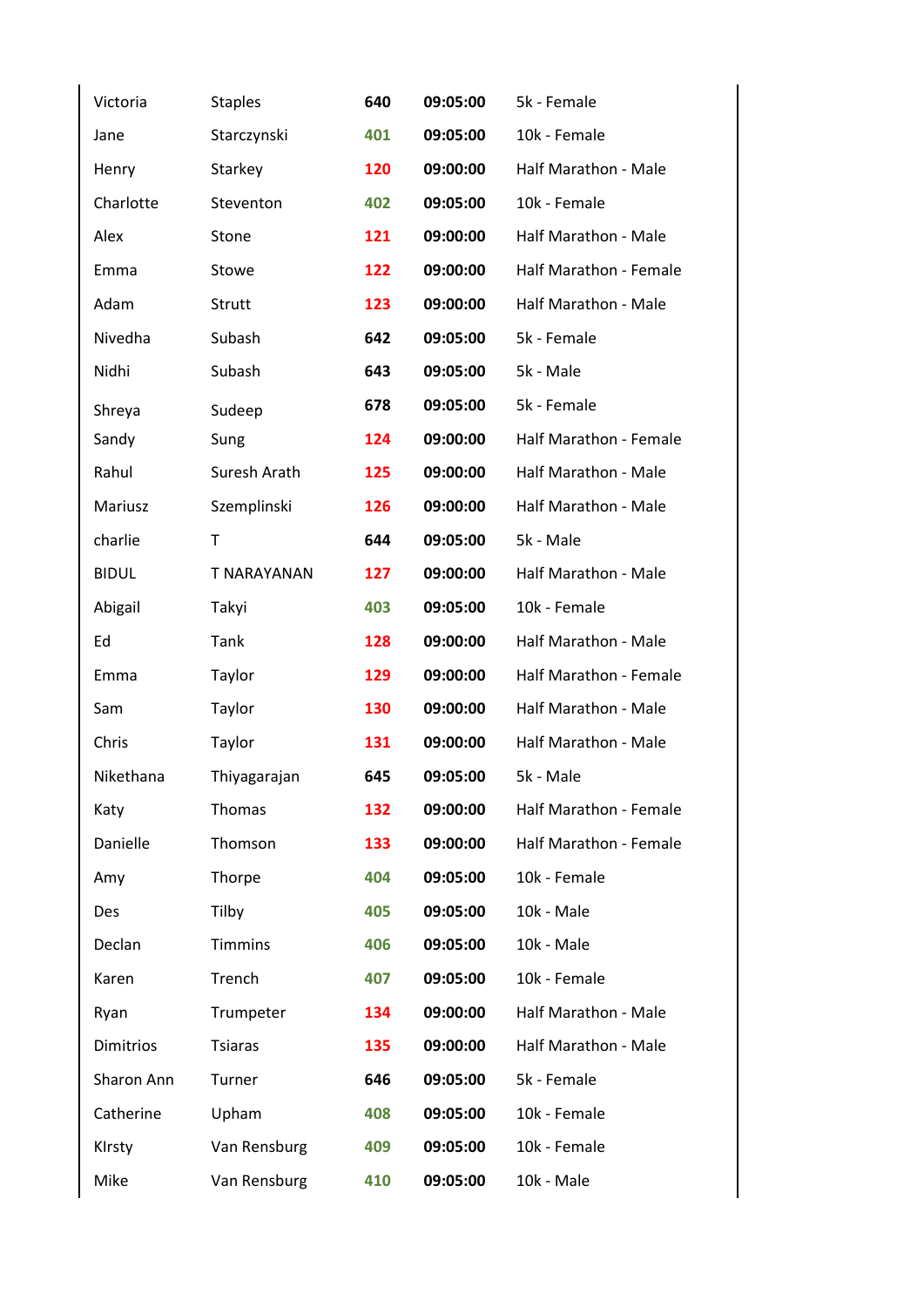| Jamie   | Van Rensburg   | 411 | 09:05:00 | 10k - Male                  |
|---------|----------------|-----|----------|-----------------------------|
| Jessica | Van Rensburg   | 647 | 09:05:00 | 5k - Female                 |
| Michael | Varns          | 412 | 09:05:00 | 10k - Male                  |
| Peter   | Vass           | 136 | 09:00:00 | Half Marathon - Male        |
| Lynn    | Vass           | 413 | 09:05:00 | 10k - Female                |
| Mandy   | Vaughan        | 137 | 09:00:00 | Half Marathon - Female      |
| Emma    | <b>Vickers</b> | 138 | 09:00:00 | Half Marathon - Female      |
| Kiran   | Virdi          | 414 | 09:05:00 | 10k - Female                |
| Joe     | Walker         | 139 | 09:00:00 | Half Marathon - Male        |
| Kelly   | Wall           | 140 | 09:00:00 | Half Marathon - Female      |
| Dan     | Walton         | 141 | 09:00:00 | Half Marathon - Male        |
| Lisa    | Walton         | 415 | 09:05:00 | 10k - Female                |
| Lisa    | Ward           | 648 | 09:05:00 | 5k - Female                 |
| Erin    | Ward           | 649 | 09:05:00 | 5k - Female                 |
| Daniel  | Ward           | 650 | 09:05:00 | 5k - Male                   |
| Mark    | Wardzynski     | 142 | 09:00:00 | Half Marathon - Male        |
| Sammy   | Warner         | 416 | 09:05:00 | 10k - Female                |
| Emma    | Warren         | 666 | 09:05:00 | 5k - Female                 |
| Jamie   | Warren         | 667 | 09:05:00 | 5k - Male                   |
| elspeth | webb           | 143 | 09:00:00 | Half Marathon - Female      |
| Gareth  | Webb           | 144 | 09:00:00 | Half Marathon - Male        |
| Jolyon  | Webb           | 145 | 09:00:00 | <b>Half Marathon - Male</b> |
| Paul    | Weston         | 417 | 09:05:00 | 10k - Male                  |
| Rebecca | Westwood       | 683 | 09:05:00 | 5k - Female                 |
| James   | whelton        | 418 | 09:05:00 | 10k - Male                  |
| lan     | White          | 146 | 09:00:00 | Half Marathon - Male        |
| adam    | white          | 419 | 09:05:00 | 10k - Male                  |
| lee     | whitehead      | 651 | 09:05:00 | 5k - Male                   |
| Jack    | Wilkes         | 652 | 09:05:00 | 5k - Male                   |
| Erica   | Williams       | 147 | 09:00:00 | Half Marathon - Female      |
| Lia     | Williams       | 148 | 09:00:00 | Half Marathon - Female      |
| Harry   | Williams       | 149 | 09:00:00 | Half Marathon - Male        |
| Steve   | Williams       | 150 | 09:00:00 | Half Marathon - Male        |